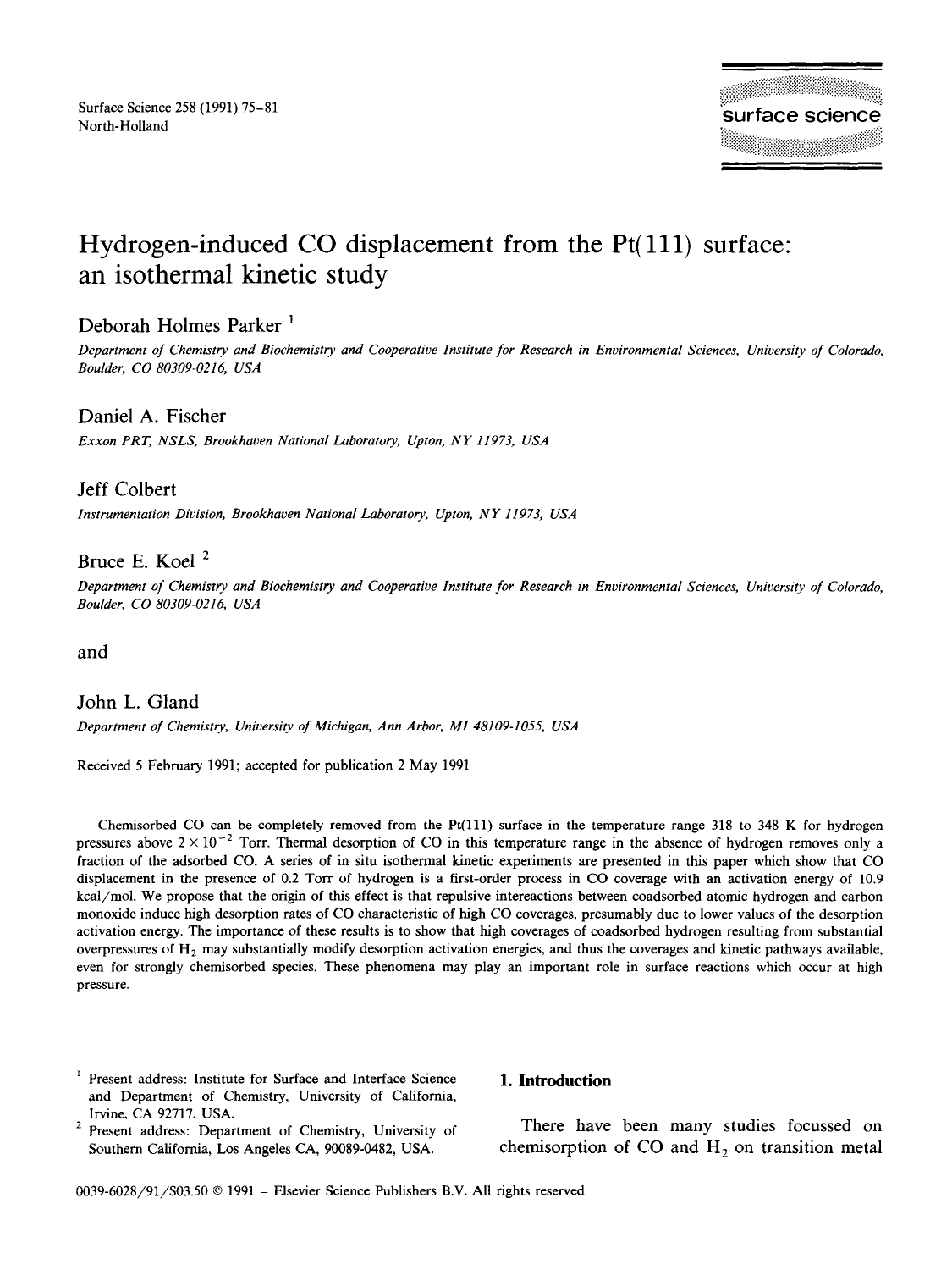surfaces because of the widespread use of these adsorbates to characterize metal catalysts and because these molecules are the primary reactants for Fischer-Tropsch synthesis of hydrocarbons. Chemisorption of hydrogen on platinum surfaces has been investigated in detail  $[1-3]$ . Hydrogen adsorbs dissociatively on Pt(l11) with an initial sticking coefficient of 0.1 at 150 K which decreases with increasing coverage [2]. The saturation coverage of hydrogen on clean  $Pt(111)$  is 0.80 ML [2]. In the limit of zero coverage, the activation energy for  $H_2$  desorption from Pt(111) is 19 kcal/mol [1]. CO adsorption on  $Pt(111)$  has also been studied extensively [4-81. CO is adsorbed molecularly on  $Pt(111)$  with an adsorption energy of 31 kcal/mol at low coverage [4-71. The desorption activation energy decreases sharply above  $\theta_{\rm CO}$  $= 0.50$  ML where compression of the adlayer begins and repulsive interactions become important [4]. The activation energy for desorption continues to decrease as  $\theta_{\rm CO}$  increases, approaching the heat of sublimation as the CO adlayer becomes closest-packed.

Studies of the coadsorption of CO and  $H_2$ reveal repulsive interactions between these adsorbed species and a tendency for these coadsorbed species to form islands [9]. On a  $Pt(111)$ surface precovered with  $\theta_{\rm CO} = 0.22$  ML, Bernasek et al. [10] performed thermal energy atom scattering (TEAS) experiments which showed that CO forms islands with a local density of  $\theta_{\rm CO} = 0.50$ ML on the hydrogen saturated surface at 180 K. The CO islanding induced by coadsorbed hydrogen has also been studied by infrared reflection absorption spectroscopy (IRAS) [ll]. These IRAS studies confirm the results of Bernasek et al. [10] and suggest an optimum temperature of 150 K for the growth of large islands. Evidence has also been presented for a weak direct interaction between these coadsorbed species [ll].

These coadsorption experiments performed in UHV have provided a great deal of useful information on the interactions of these adsorbed species, yet some processes and intermediates may dominate only under high pressures of the reactant gases. Several experiments have been performed recently to investigate the interaction between CO and hydrogen on transition metal

surfaces under high pressures of hydrogen. It is helpful to summarize the results briefly here. The displacement of CO on Ni(100) has been studied with transient fluorescence yield near-edge spectroscopy experiments [12] similar to the experiments reported in this paper. On the  $Ni(100)$ surface, in situ isothermal displacement experiments in the 278 to 330 K temperature range indicate that CO is rapidly displaced by hydrogen pressures above  $1.0 \times 10^{-3}$  Torr. The displacement rate can be fit by two sequential first order processes with activation energies of 7 kcal/mol for high CO coverages and 10 kcal/mol for lower CO coverages. These in situ transient results were verified by a series of ex situ temperature-programmed Desorption (TPD) experiments [13,14]. Recently, a new low-temperature displacement mechanism for  $CO$  on the  $Pt(111)$  surface was observed in the presence of high pressures of hydrogen (0.001 to 0.1 Torr  $H_2$ ) [15]. Temperature-programmed fluorescence yield near-edge spectroscopy (TPFYNES) was used to continuously monitor the CO coverage as a function of temperature both in the presence and absence of hydrogen. For hydrogen pressures above 0.01 Torr, removal of CO began at 130 K ( $E_d = 10.6$ ) kcal/mol) instead of near the desorption temperature of 400 K ( $E_d = 26$  kcal/mol) in the absence of hydrogen. The large decrease in CO desorption energy appears to be caused by substantial repulsive interactions in the compressed monolayer induced by coadsorbed hydrogen.

In the in situ experiments, reported in this paper, fluorescence yield near-edge spectroscopy FYNES was used in isothermal kinetic studies to continuously monitor the CO coverage at constant temperature both in the presence and absence hydrogen on Pt $(111)$ . FYNES is a photon-in/photon-out method which allows near-edge X-ray absorption fine structure (NEXAFS) spectra to be obtained in situ under high pressures of reactive gases [16]. The in situ capability of FYNES to monitor the  $\pi^*$  resonance of chemisorbed CO as a function of time at various crystal temperatures and pressures of hydrogen was used in order to obtain the surface CO concentration as a function of time in the presence of substantial hydrogen overpressures.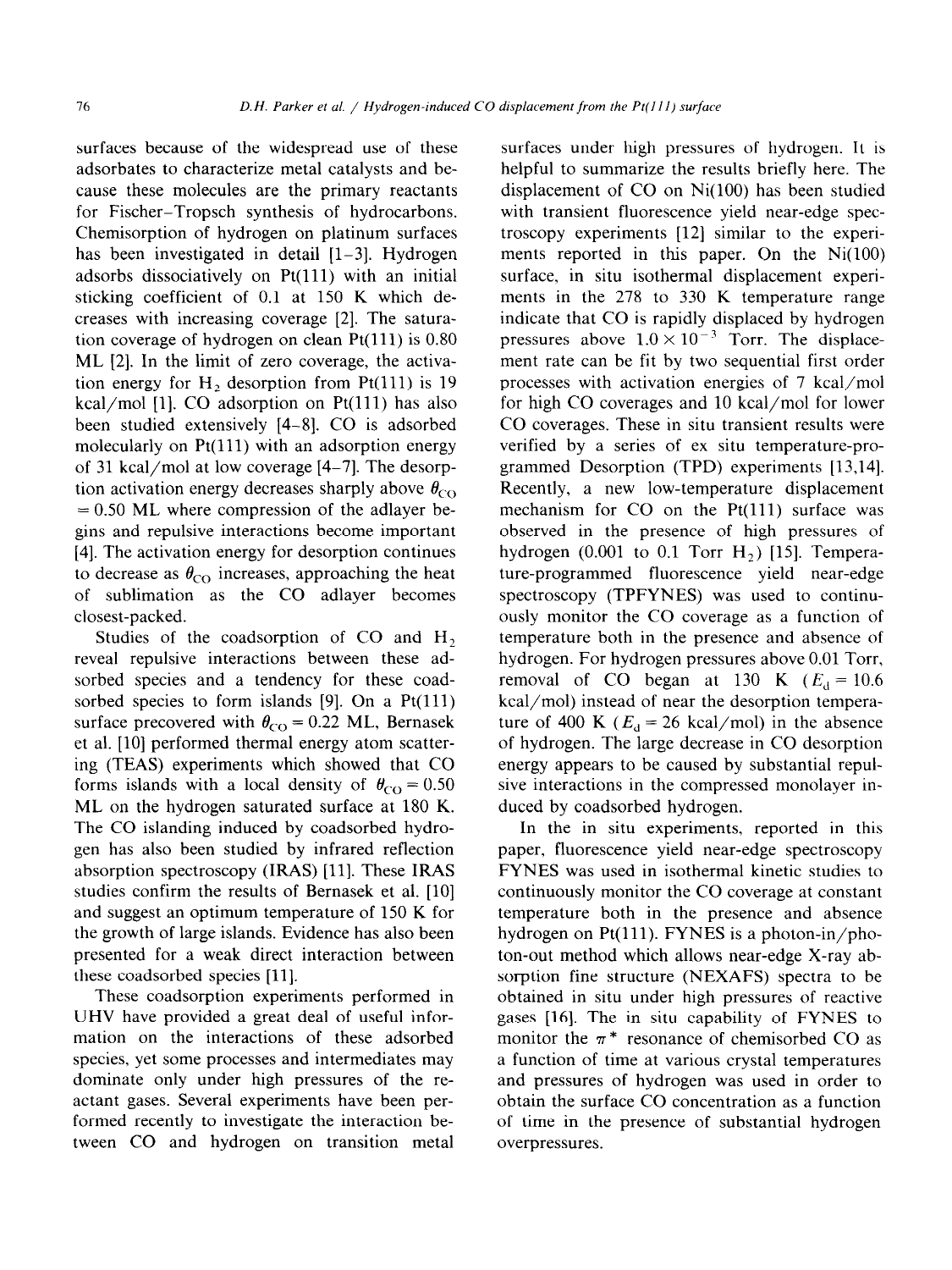## **2. Experimental**

These experiments were performed at the National Synchrotron Light Source at Brookhaven National Laboratory on the Ul beamline. The details of the experimental apparatus have been described in greater detail previously [13,16,17]. The experimental apparatus consists of a multilevel UHV analysis chamber with a reaction chamber which can be isolated from the main chamber by using a gate-valve. The  $Pt(111)$  crystal was given a saturation exposure of CO at  $T < 100$ K in the main chamber and then raised into position in the reaction chamber where the FYNES spectrum was recorded at normal incidence in order to locate the energy position of the  $\pi^*$ resonance. The photon energies were calibrated using the strong carbon absorption feature at 291 eV in the incoming beam due to carbon deposited on the beam line optics. The CO  $\pi^*$  resonance was measured at 288.9 eV. Uptake experiments for CO on Pt(111) (vide infra) show that the intensity of the CO  $\pi^*$  resonance is linearly dependent on surface CO coverage. The experimental arrangement precluded measurement of absolute dosing pressures when the sample was in the FYNES position. Therefore absolute sticking coefficients could not be determined. Control experiments were performed to ensure that the energy position of the CO  $\pi^*$  resonance was invariant with coverage and temperature. FYNES spectra were recorded periodically to verify that the energy position of the  $\pi^*$  resonance had not drifted due to instrumental instabilities.

A typical transient FYNES desorption experiment involved dosing the Pt crystal with a saturation exposure of CO at low temperature  $(< 100$ K). The monochromator was then positioned to provide an incident photon energy of 288.9 eV, the energy of the CO  $\pi^*$  resonance for chemisorbed  $CO$  on  $Pt(111)$ . The temperature was then adjusted to the reaction temperature after the desired  $H_2$  pressure was established. The fluorescence yield intensity resulting from the CO  $\pi$ <sup>\*</sup> resonance transition, i.e., the concentration of adsorbed CO, was measured as a function of time at constant temperature in the presence of flowing hydrogen and in vacuum. Special precautions were taken to ensure that the hydrogen was free of impurities [13].

CO uptake experiments were performed by positioning the monochromator at 288.9 eV and placing the clean Pt crystal in the reaction chamber. With the gate-valve open, the CO pressure was adjusted with the gas doser in the main chamber. The CO  $\pi$ <sup>\*</sup> resonance was monitored as a function of time to record the adsorption of CO on the Pt(111) surface.

#### 3. **Results and discussion**

Fig. 1 shows the uptake for  $CO$  on  $Pt(111)$ performed at several different temperatures. These uptake experiments were performed in order to verify that the CO  $\pi^*$  resonance intensity is linearly proportional to CO coverage. The initial slope for all of the curves is linear, indicating that the intensity of the  $\pi$ <sup>\*</sup> resonance is indeed linearly proportional to CO coverage. Absolute sticking coefficient measurements could not be made because the experimental arrangement precluded absolute pressure measurements. The inset shows a typical FYNES spectrum for a saturation coverage of CO on Pt(111) showing the CO  $\pi$ <sup>\*</sup> resonance at 288.9 eV. The two higher temperature uptake curves (233 and 313 K) show only a weak dependence of  $S_0$  on  $T$ , as has been observed previously [18], and lower saturation values than for 153 K.

Fig. 2 shows a typical isothermal transient experiment for both vacuum and 0.2 Torr hydrogen performed at  $338$  K. First the Pt(111) surface was given a saturation exposure to CO at 100 K, and the intensity of the CO  $\pi$ <sup>\*</sup> resonance was monitored for about 100 s to calibrate the signal at saturation coverage. At this point the hydrogen flow was initiated while the crystal was at 100 K. In agreement with previous work [15], fig. 2 shows that no CO displacement occurs at this temperature and  $H_2$  pressure. After the hydrogen pressure was stabilized, the temperature was ramped to the desired reaction temperature. Reaction temperature was reached in about 40 to 60 s and this point defines the zero of the time axis. Once the signal had decayed to a constant value, the temperature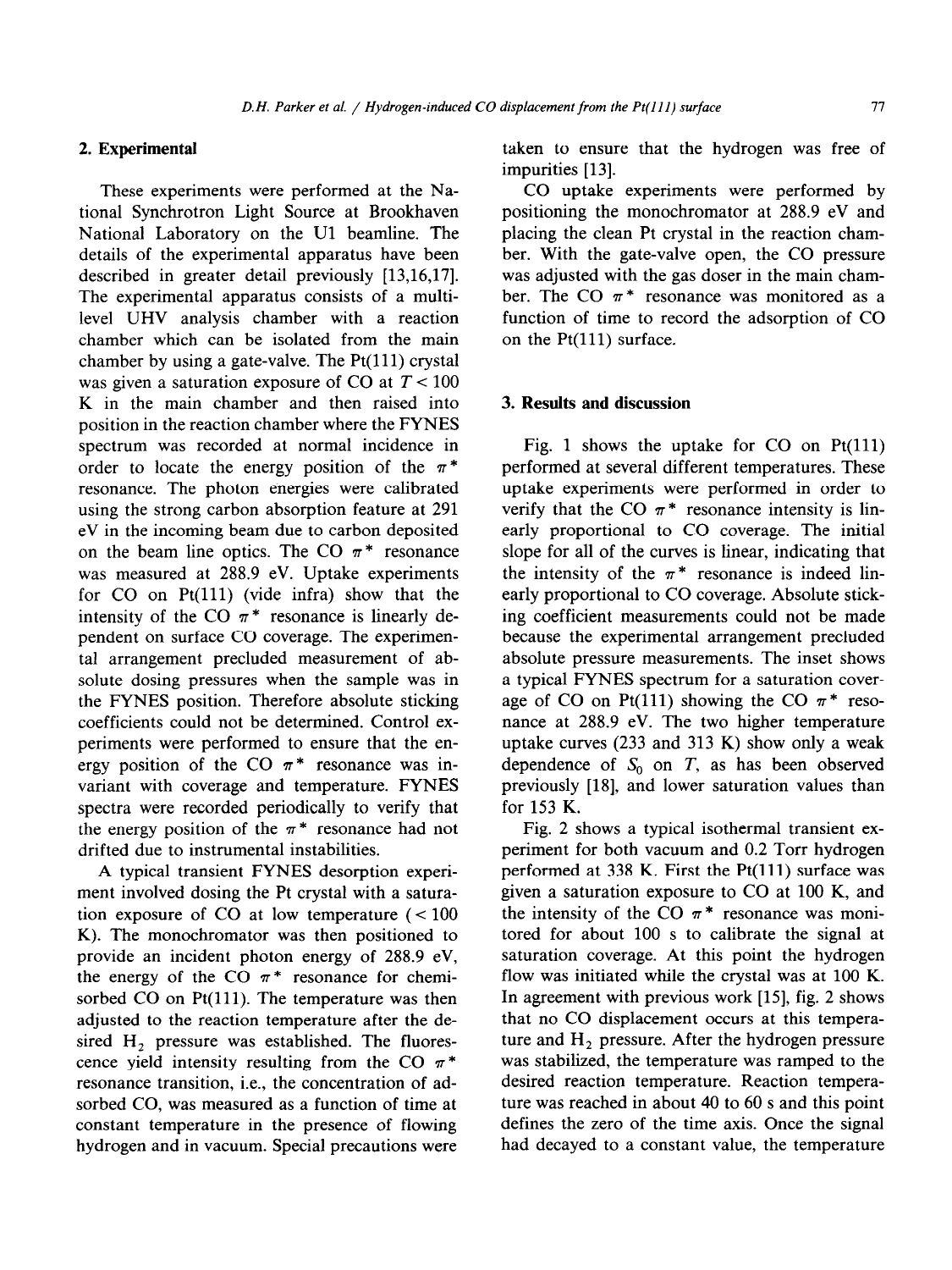

Fig. 1. Uptake of CO on Pt(ll1) measured at three different temperatures. The inset shows a typical FYNES spectrum of a saturation coverage of CO on Pt(111) taken at normal incidence showing the CO  $\pi$ <sup>\*</sup> resonance at 288.9 eV.

of the crystal was flashed to 650 K in order to desorb any remaining CO so that a calibration point for zero coverage could be established. From our earlier work on this system [15], we know that removal of the compressed layer of CO (0.64 down to 0.5 ML) occurs at very low temperatures (beginning at 130 K). Fig. 2 clearly shows that the desorption rate is higher in the presence of hydrogen than in vacuum and that a much larger amount of CO is desorbed in the presence of hydrogen. In vacuum, at 338 K, the coverage decays to a constant value of 0.28 ML, while in the presence of 0.2 Torr  $H_2$ , the CO coverage decays to 0.03 ML.

Fig. 3 shows a summary of our results for isothermal desorption of CO in hydrogen and in vacuum. The results for all temperatures show that the rate of desorption is greater in the presence of hydrogen than in vacuum and that the equilibrium coverage of CO is less in the presence of hydrogen than in vacuum at a given temperature. Fig. 3 also shows the fit of each curve to a single exponential function of the form  $\theta(t) = c + \nu_1^* \exp(-kt)$ , the

integrated rate expression for a first-order reaction. The value of  $c$  was fixed at 0.03 ML (the CO coverage remaining at infinite time measured from the experiments performed in the presence of hydrogen) for all displacement experiments. The data for the hydrogen experiments is fit nicely by this integrated rate equation. The poor fit for the vacuum data to a single exponential decay is due to the fact that the activation energy for vacuum desorption of  $CO$  from  $Pt(111)$  is increasing as the CO coverage decreases [4]. The good fit in the presence of hydrogen indicates that there is little coverage dependence of the activation energy for CO desorption.

Fig. 4 shows an Arrhenius plot for the rate constants for the isothermal displacement of CO by 0.2 Torr hydrogen determined from the exponential fits shown in fig. 3. This plot gives an activation energy of 10.9 kcal/mol. This is in excellent agreement with the value of 10.6 kcal/mol we obtained from TPFYNES experiments [15].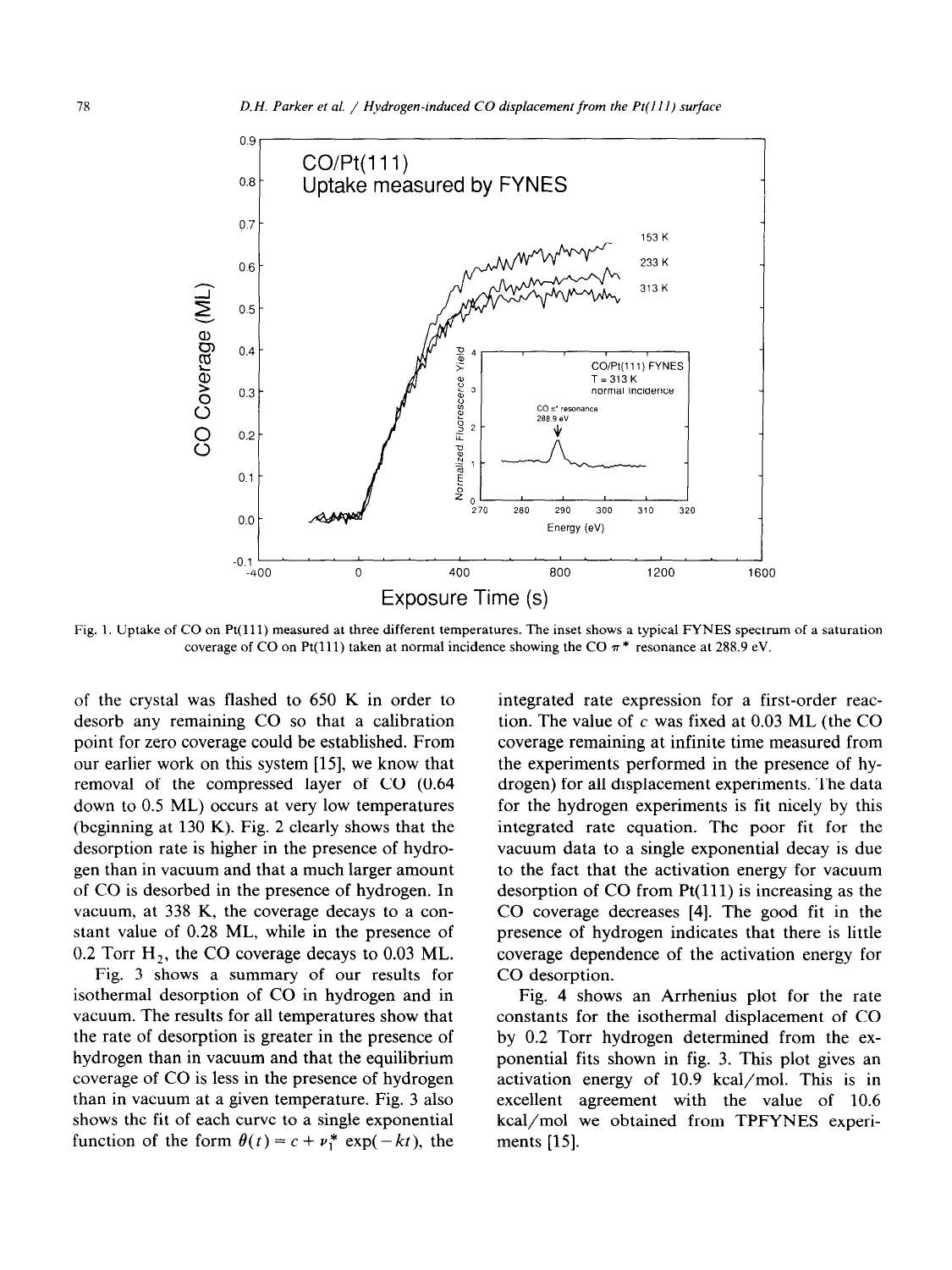

Fig. 2. A typical isothermal transient experiment performed in vacuum and in 0.2 Torr hydrogen. The arrows show when the temperature ramp was initiated and when the reaction temperature was reached.

Hydrogen-induced displacement of carbon monoxide from the  $Pt(111)$  surface is consistent with simple energetic arguments. The heat of desorption of CO is strongly dependent on the coverage for  $\theta_{\text{CO}} > 0.5$  ML, causing  $E_d$  to decrease from 26 kcal/mol at  $\theta_{\rm CO} = 0.5$  ML to less



Fig. 3. Transient isothermal kinetic experiments performed on Pt(lll) at 318, 328, 338 and 348 K. The left panel shows isothermal CO desorption measurements in vacuum. The right panel shows isothermal desorption (displacement) of CO in the presence of 0.2 Torr hydrogen. The dotted lines in both panels are single exponential fits of the form  $\theta(t) = c + \nu_1 \exp(-kt)$ .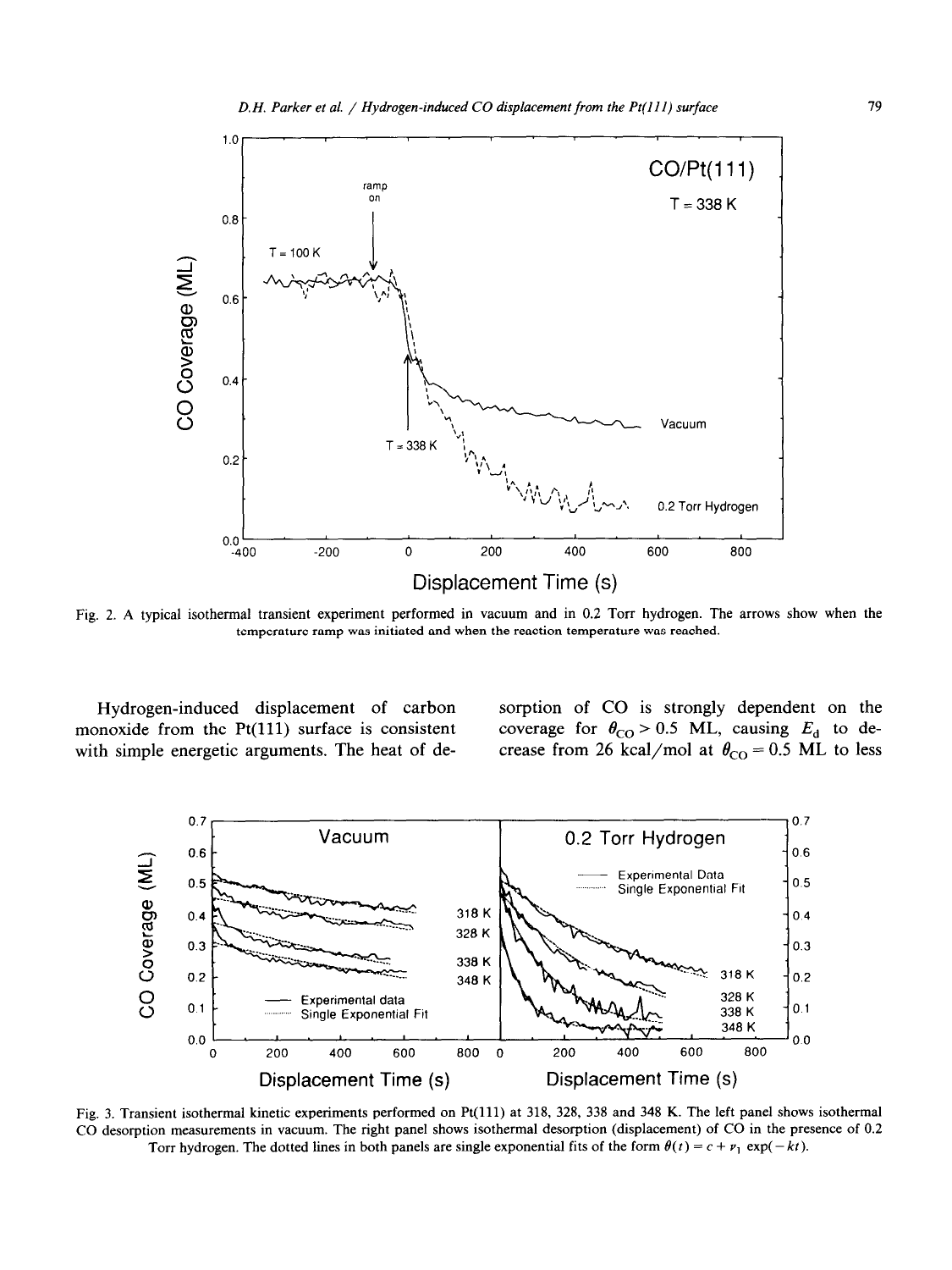

Fig. 4. An Arrhenius plot for the rate constants determined from the exponential fits shown in fig. 2 for  $P_{\text{H}_2} = 0.2$  Torr. The slope gives an activation energy of 10.9 kcal/mol.

than 10 kcal/mol at saturation [4]. Hydrogen will displace more weakly bound CO under conditions where repulsive interactions in the adsorbed layer  $(CO(a)-CO(a), CO(a)-H(a))$  reduce the desorption energy for CO to a value smaller than the heat of adsorption for hydrogen. Based on the predominance of nearest neighbor interactions, and using the 6-8 kcal/mol value for the CO-H repulsion energy estimated by Bernasek et al. [10], the lowering of the activation energy for desorption (displacement) from 26 to 11 kcal/mol suggests that two to three hydrogen atoms are involved in the displacement of each CO molecule. We propose that under isothermal conditions, hydrogen overpressures are inducing formation of CO islands with local coverages near the saturation value of 0.64 ML because of repulsive interactions in the coadsorbed overlayer. Thus as displacement proceeds, the coverage of hydrogen increases to maintain the densely packed CO islands which contain CO molecules with a heat of adsorption of about 11 kcal/mol. In the absence of hydrogen, desorption of a small amount of CO increases the heat of adsorption of the remaining CO molecules, causing a decrease in the desorption rate.

Selected experiments were also performed with 0.02 Torr hydrogen flowing through the reaction chamber. These experiments give similar results since this lower pressure is still sufficient to generate high enough surface hydrogen coverages to induce the formation of islands of CO having high local coverage.

#### 4. Conelusions

Chemisorbed CO can be removed in the presence of hydrogen in the range of  $2 \times 10^{-2}$  to  $2 \times 10^{-1}$  Torr at temperatures that remove only a small fraction of adsorbed CO in the absence of hydrogen. In situ isothermal displacement experiments indicate that CO displacement is a firstorder process with an activation energy of 10.9 kcal/mol in the presence of hydrogen pressures above 0.2 Torr in the temperature range 318 to 348 K. In the absence of hydrogen, isothermal desorption is not well-described by a simple firstorder process, reflecting the increase of desorption activation energy with decreasing coverage. Substantial repulsive interactions occur between coadsorbed CO and hydrogen which induce for-